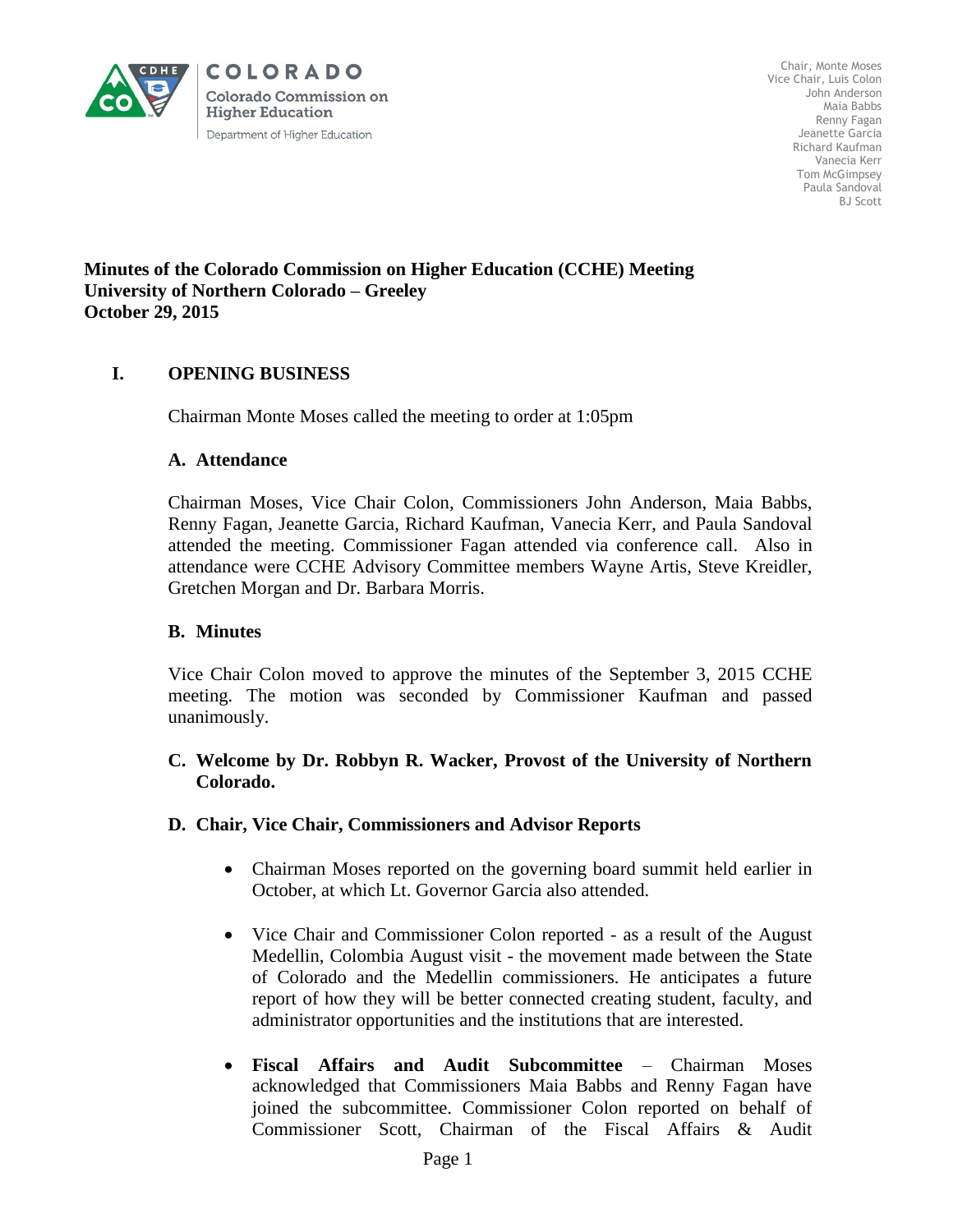Subcommittee, continued discussions of capital priorities and tuition policy.

- **Student & Academic Affairs Subcommittee** Commissioner Anderson, Chairman of the Student & Academic Affairs Subcommittee reported that Fort Lewis College concluded their recertification, the GT Pathways developments, the PLA progress, and the P-TECH legislation. The subcommittee welcomed new members, Commissioners Tom McGimpsey and Dick Kaufman.
- Faculty Advisor Wayne Artis reported that the Colorado Faculty Advisory Council met on October 16<sup>th</sup> at Pikes Peak Community College with department staff regarding prior learning assessment and revising GT Pathways. The faculty met in conference on October  $22<sup>nd</sup>$  and  $23<sup>rd</sup>$ , and their recommendations will go to the General Education Council this month. Thanks to Ian Macgillivray and Maia Blom for the excellent work that they did in organizing the conference. And, Commissioner Artis expressed interest to connect CFAC and the Academic subcommittee of the commission.

# **E. Executive Director Report**

Lt. Governor Joe Garcia, Executive Director, reported the following to the Commission:

- The Guided Pathways to Success Summit will be held on November  $3<sup>rd</sup>$  on the Auraria Campus. Keynote speaker will be Jaime Merisotis, Lumina Foundation CEO. Speakers from Georgia State and Florida State will share their implementations to improve completions. Individual institution practices will be presented in a report, and sharing of best practices among our Colorado institutions.
- The third community outreach event on closing the attainment gap will be held on December 8. Governor Hickenlooper is scheduled to open the meeting. An invite was extended to the Commissioners and Advisors to attend. Thank yous were extended to Commissions Luis Color and Venecia Kerr for representing the commission at the last community meeting, as well as the HM Strategists, Kim Hunter Reid, Kristin Conklin and Ken Lyle.
- Colorado is one of the only three states nationally actively pursuing the implementation of an attainment gap practice and strategy.
- The White House has recognized the department's FAFSA completion tool, which was presented to the White House last week, and is funded by the Kresge Foundation. Colorado is trying to help other states adopt the tool via a partnership with the Department of Education. The department team consisted Jennifer Sobanet, Dr. Beth Bean, Stephanie Ricker and Maggie Yang. Misti Ruthven, from the Department of Education, attended, as well.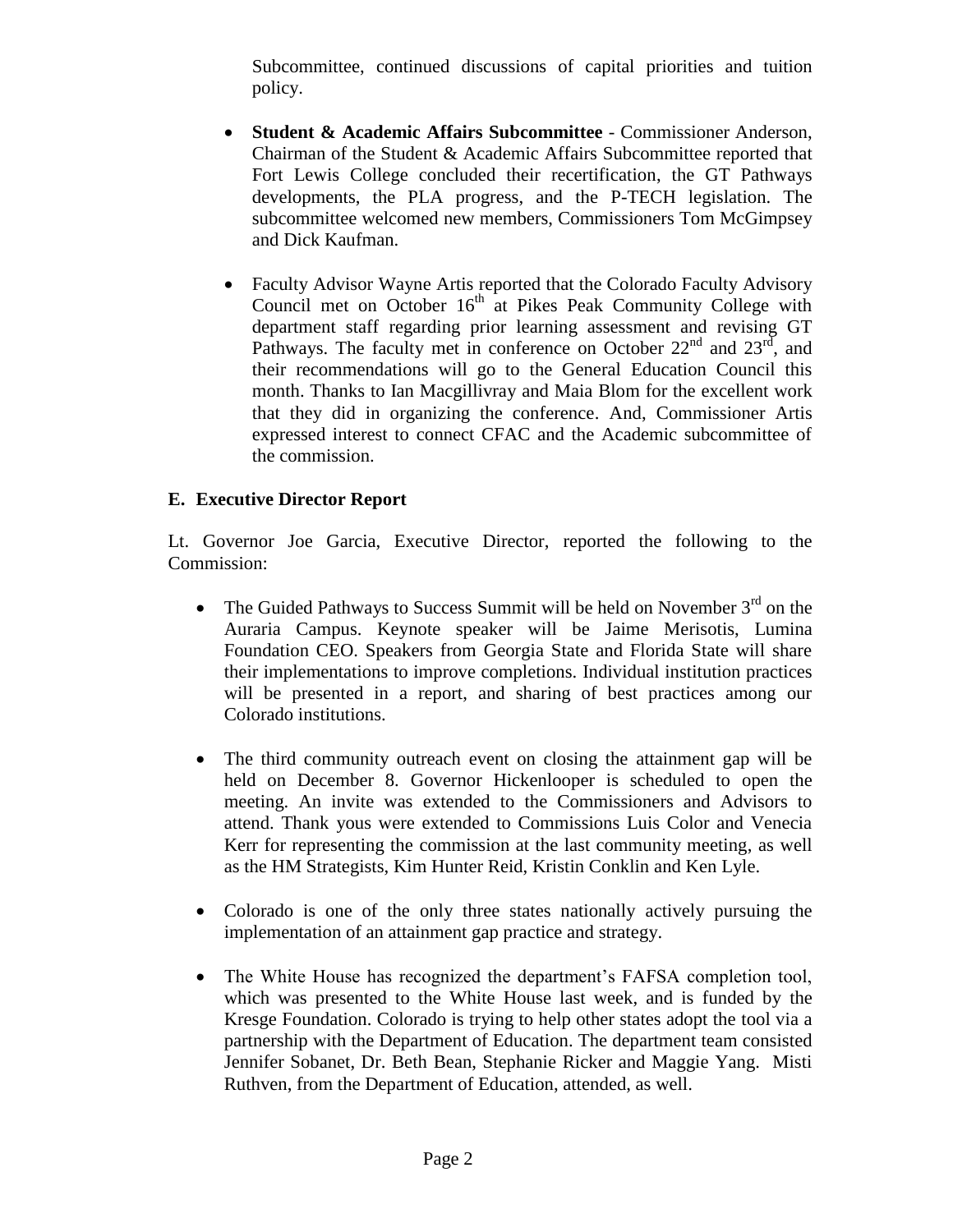- At the regular lieutenant governors call-in with the White House on its initiatives, Kachina Weaver participated and shared the innovative ways in which Colorado is focusing resources on Completion, seeking to reduce timeto-degree, and increase student success. Impressed with our efforts, the White House had a call with our department last week to hear more. At the December meeting, a summary will be presented about how Colorado's efforts will set a nationwide example.
- The Lieutenant Governor has been invited to be the keynote speaker at the White House Reach Higher event in Florida as part of the First Lady's initiative. The presentation includes Colorado's completion agenda, attainment gap and identification of successful methodology of higher education for first generation, lower income, and students of color.
- The Lieutenant Governor spoke at the National Association of State Colleges and Universities meeting in Austin, Texas, to share how Colorado is addressing the changing mosaic of demographic in higher education. Part of that event was around the 50th anniversary of the Higher Education Act of 1965 where President Johnson's Civil Rights Initiative was to make sure the doors to higher ed were opened to more again lower income first generation and minority students.
- Colorado has been recognized by Complete College America. The Commission's work on developing pathways was recognized and the department received the Art of Pathways award for being the most studious of all the states around helping our students be more successful in math.
- Division Updates:
	- o Faculty-to-Faculty Conference Department staff convened about 130 faculty and directors of assessment from around the state to revise and update the gtPathways content criteria and competencies. Faculty were able to update the curriculum with 10 new 21st-century competencies that business leaders say that today's students need.
	- o Colorado Opportunity Scholarship Initiative Shelley Banker will join the December meeting for a full Scholarship Initiative update.
	- o P-TECH Two different applications for P-TECH schools have been received. A task force composed of the Colorado Workforce Development Council will review the applications and make recommendations to the Executive Director of Higher Education and the Commissioner of Education. If approved, these institutions will begin operation in fall 2016.
	- o Board Summit **–** The department received some good feedback and some constructive criticism from attendees at the Summit on October 9.
	- o Celina Duran's last day at CDHE was September 23**.** She left to take the position of Director of Financial Policy Analysis with the University of Colorado system office.
	- o Meeting with Leadership and Legislators Kachina and Lt. Governor Garcia have been meeting with legislative leadership and, as they travel the state talking to our various Boards/Trustees, with local legislators in their districts to inform them of the work the department has been doing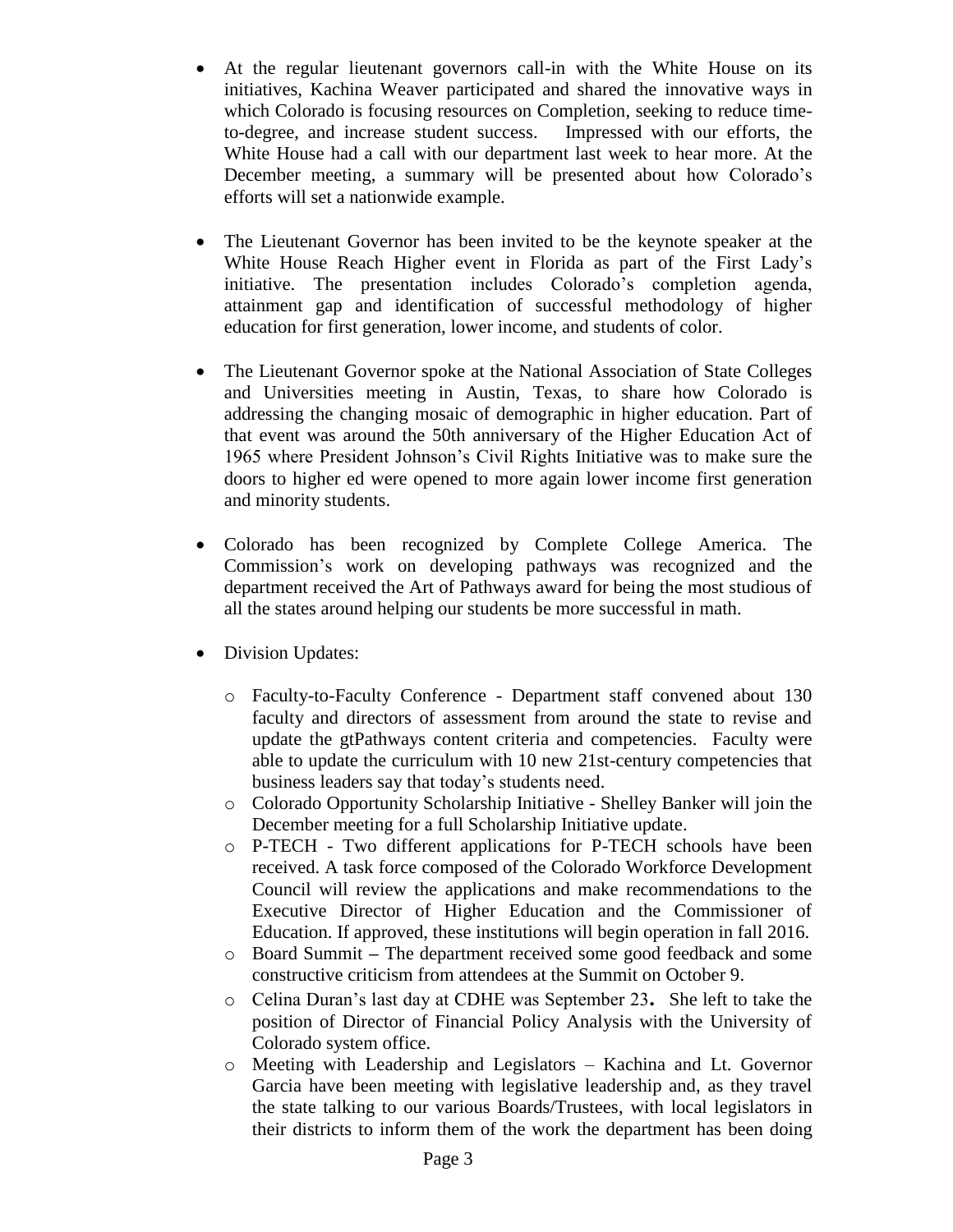over the interim, including work on the funding allocation formula and tuition policy.

## **F. Public Comment**

Frank Watrous, Senior Policy Analyst with The Bell Policy Center, again stated opposition to the portion of the proposed tuition policy recommendation. It would give full tuition authority with no limits to governing boards if state appropriations for higher education are flat or declining. He believes that the recommendation represents a dangerous precedent for future year's tuition decisions. The Bell Policy Center instead recommends a process for those flat or declining appropriations that are similar to years in which appropriations are going up set some parameters around tuition increases and include some accountability mechanism for governing boards to assure that money from tuition increases is used to support a master plan goal.

### **II. Consent Items**

- A. **Recommend Approval of MA in Russian Studies at University of Colorado-Boulder** – Dr. Ian Macgillivray
- B. **Recommend Approval of MS in Athletic Training at University of Colorado -Colorado Springs** - Dr. Ian Macgillivray
- C. **Recommend Approval of B.S. in Exercise Science at University of Colorado-Colorado Springs** - Dr. Ian Macgillivray
- D. **Recommend Approval of M.S. in Palliative Care at University of Colorado Denver** - Dr. Ian Macgillivray
- E. **Recommend Approval of Master of Health Administration at Metropolitan State University of Denver** – Dr. Ian Macgillivray
- F. **Recommend Approval of Master of Business Administration at Metropolitan State University of Denver** – Dr. Ian Macgillivray
- G. **Recommend Approval of B.S. in Advanced Manufacturing Sciences** at **Metropolitan State University of Denver** – Dr. Ian Macgillivray
- H. **Degree Authorization Act – Recommend Approval for a Status Change and Name Change for Institute of Logistical Management** – Heather DeLange
- I. **Degree Authorization Act – Recommend Approval for the Renewal of Authorization** – Heather DeLange
- J. **Recommend Approval of the 2016 Commission Meeting Schedule** Suzanne Stark

 Commissioner Anderson moved to approve consent items A through J. The motion was seconded by Commissioner Kaufman and unanimously passed.

### **III. Presentation Item**

Ken Jensen and Jeff Kraft, from the Office of Economic Development and International Trade, gave a presentation on Jump Start Colorado.

### **IV. Discussion Items**

A. **New Post-secondary Workforce Readiness (PWR) definition** – Carl Einhaus Director of Student Affairs, and Misti Ruthven, Colorado Department of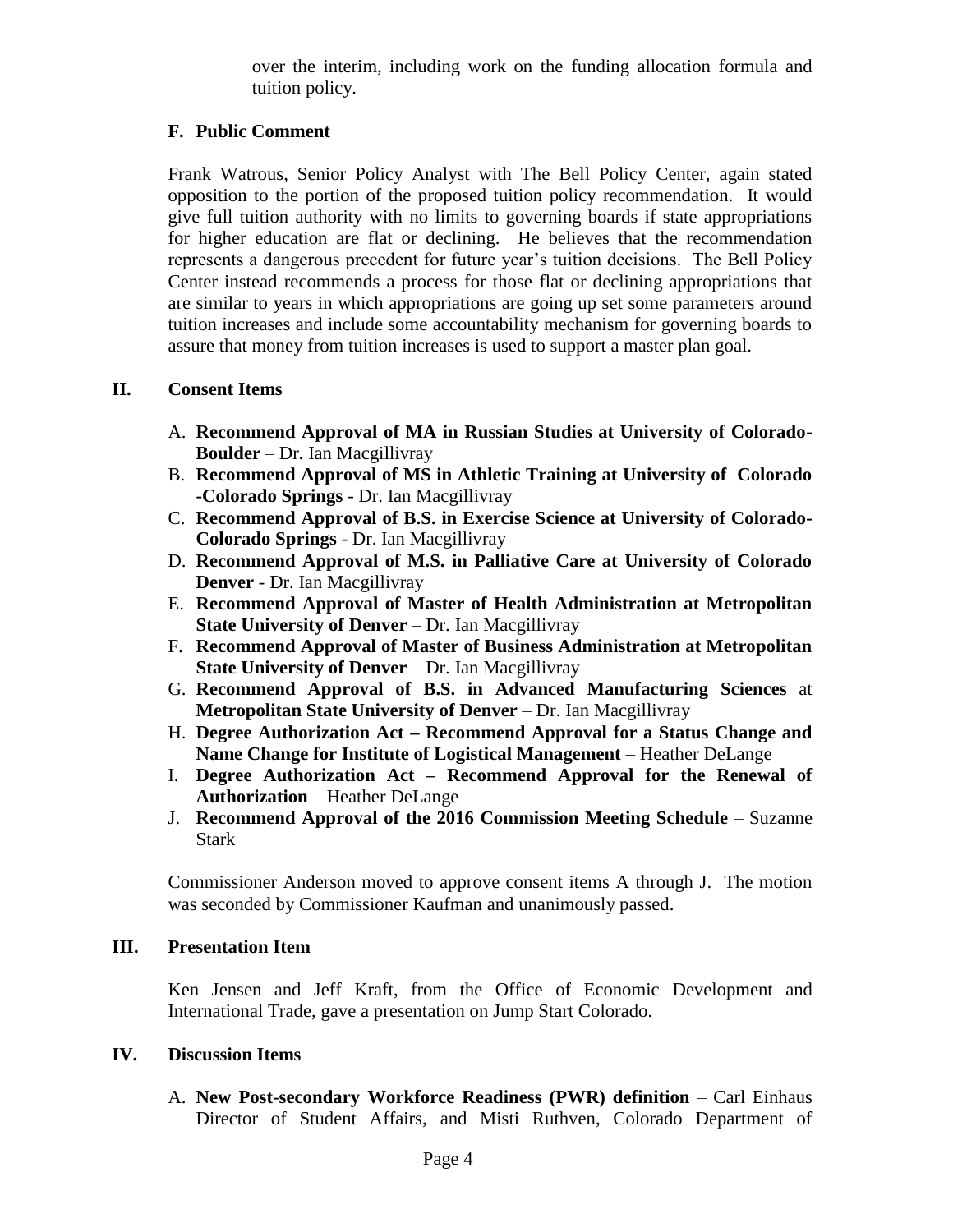Education, Director of Postsecondary Readiness provided information on Colorado's PWR Description.

In 2009, the State Board of Education jointly approved a description of postsecondary and workforce readiness with CCHE. The statute, C.R.S. 22-7-  $1008(3)(a)$ , states that the description be revisited every six years and that any updates be approved by both groups by the end of December. Mr. Einhaus explained that there was concern with the current description, as families and the work force were not engaged enough in creating it. Additionally, there was a desire expressed to make the description clearer and less "educationese". As such, CDE hired WestEd, a nonprofit public research and development agency, to gather stakeholders (K-12 and college personnel, families, work force partners, policymakers, education agencies, and more) to review the current description and make recommendations for an updated description. Two convenings were held with the stakeholders (in June and August) to discuss an update, and two surveys were sent to the Colorado community asking for feedback regarding the ideas developed from the convenings. The second survey asked respondents to vote from four descriptions, as well as voting on components or elements they felt was necessary to include in a PWR Description. Two descriptions received the highest percentage of preference. Additionally, there were some components which received very high votes which were not included in the top two descriptions, as a result, a third description was created and a final survey was sent out to help determine what description was the most desired.

Commissioner Babbs asked how the description is used and how it impacts the graduation requirements. Misti Ruthven responded that there are approximately a dozen statutes which look to the description as a means to provide direction. In short, it provides broad direction on how K-12, higher education and the workforce should collaborate.

Commissioner Moses expressed concern that one of the definitions did not include the word "Postsecondary" and felt it important that the final proposed updated version include it. Carl and Misti agreed that it would.

Additional questions were asked by Lt. Governor Garcia regarding the process, grammar and elements of the third description. Misti and Carl stated the description will be refined and clarified that only one description will be presented to CCHE and the Board of Education in December for approval.

## **V. Action Items**

**A. New and Continuing State-Funded Capital Projects and Priority List, Fiscal Year 2016-17 –** Andrew Rauch, Lead Finance Analyst, presented this item and explained that there are 31 requests, totaling about \$290M, submitted to the Commission this year for review. Of these 31 requests, five are continuation projects requesting \$42.5M in state funds and \$40.6M in cash funds. The Capital Development Committee hopes to continue to fund all continuation projects. Twenty-six previously unfunded requests, six of which are information technology projects, total \$247.5M in state funds and \$72M in cash funds. The Commission is allowed to submit a single prioritized list to the Office of State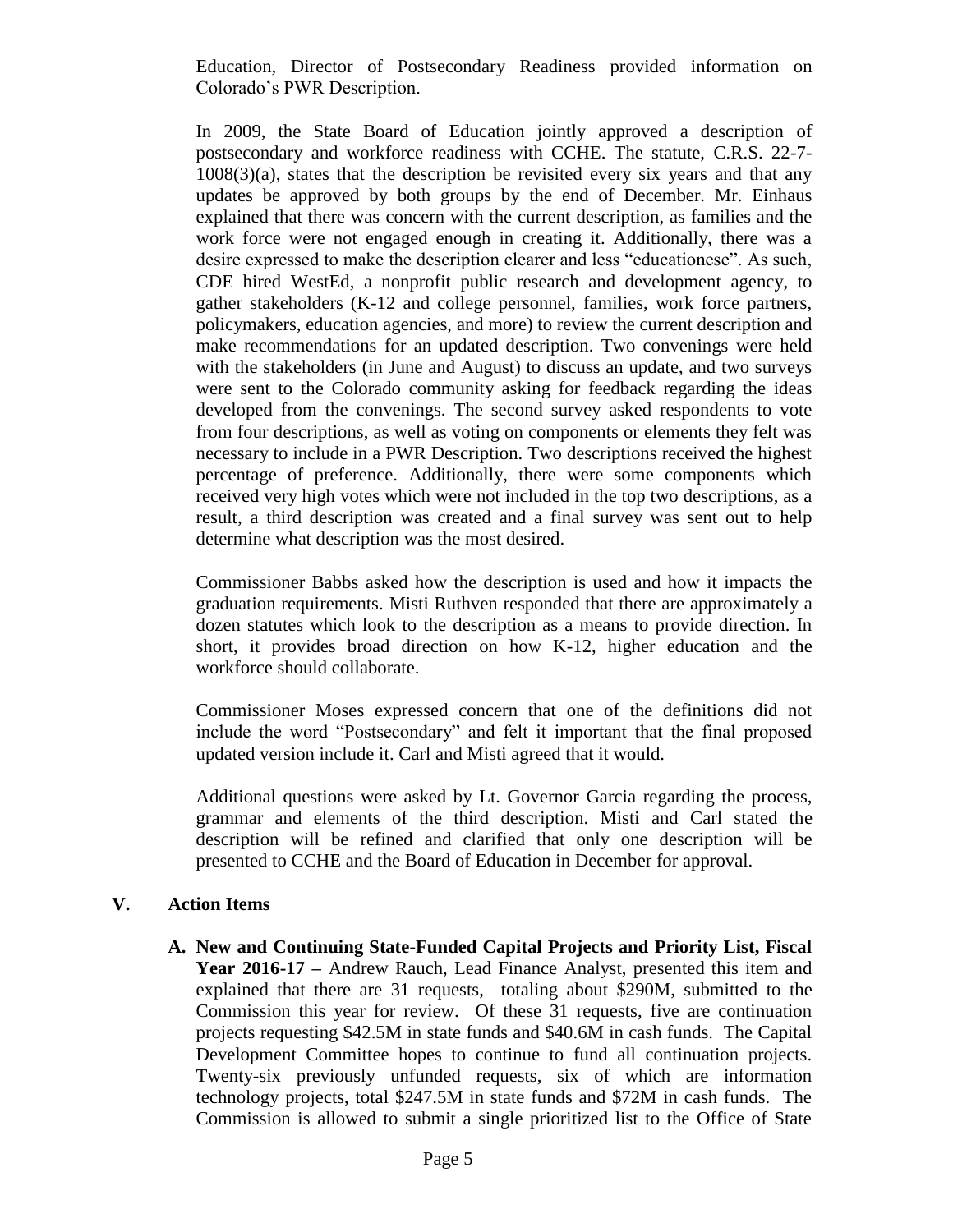Planning and Budget, the Capital Development Committee, and the Joint Budget Committee. Mr. Rauch recommended four actions for the Commission to consider for approval: (1) requests for a waiver from program planning requirements; (2) eleven new or revised program plans; (3) the FY2016-17 capital priority list; and, (4) the complete list reflecting number and costs for all higher education capital projects to the Governor's Office and the General Assembly.

Commissioner Anderson moved to approve the item. Commissioner Kaufman seconded the motion and the item passed unanimously.

**B. Approve Improvements to the Higher Education Funding Allocation Model –** Todd Haggerty, Lead Finance Analyst, presented this item. The item follows the September 2015 CCHE meeting and outlines two changes to the higher education funding allocation model. The Funding Allocation Model Review Team approved the proposed changes, however, there is one governing board that expressed opposition to the changes based on philosophical tenets and argue that the model should be production based and one governing board that expressed its concern regarding not having enough information to make an informed decision.

Given the budget that higher education faces in the coming year, Chairman Kaufman suggested taking the elements in the memos from the two opposing governing boards into consideration next year. Advisory Committee member, Steve Kreidler commented on Metropolitan State University - Denver's philosophical opposition to the change from the weighted credit hour approach, specifically the costs to institutions to offer vastly different courses and programs that cost more to teach than others. While an Advisory Committee member, Mr. Kreidler, Vice President of Administration, Finance and Facilities, offered these comments on behalf of Metropolitan State University – Denver and not as the voice for all state-funded colleges and universities. Commissioner Colon agreed on the need for a Higher Education Funding Allocation Model version 3. Chairman Moses stated that the model is fundamentally in favor of incenting the institutions to perform at their very best and that the goal is to have a model that does precisely that.

Commissioner Garcia moved to approve the item and Commissioner Kaufman seconded, the item passed unanimously.

**C. State Tuition Policy Process Recommendation –** Todd Haggerty, Lead Finance Analyst, presented the item recommending the approval for a new annual tuition policy process. House Bill 14-1319 charged the Commission with developing a funding allocation model while also providing the reminder that the current tuition policies were expiring. The deadline for the new tuition policy is November 1, 2015.

Staff reviewed the expiring tuition policy and explained an in-depth annual process developed to evaluate annual cost increases for institutions and create a corresponding tool that demonstrates the impact of how those costs can/may be paid for. The process will identify increased costs institutions will be facing, collaboratively with the Commission and the Governing Boards on an annual basis. Tuition limit recommendations will then be made based on General Fund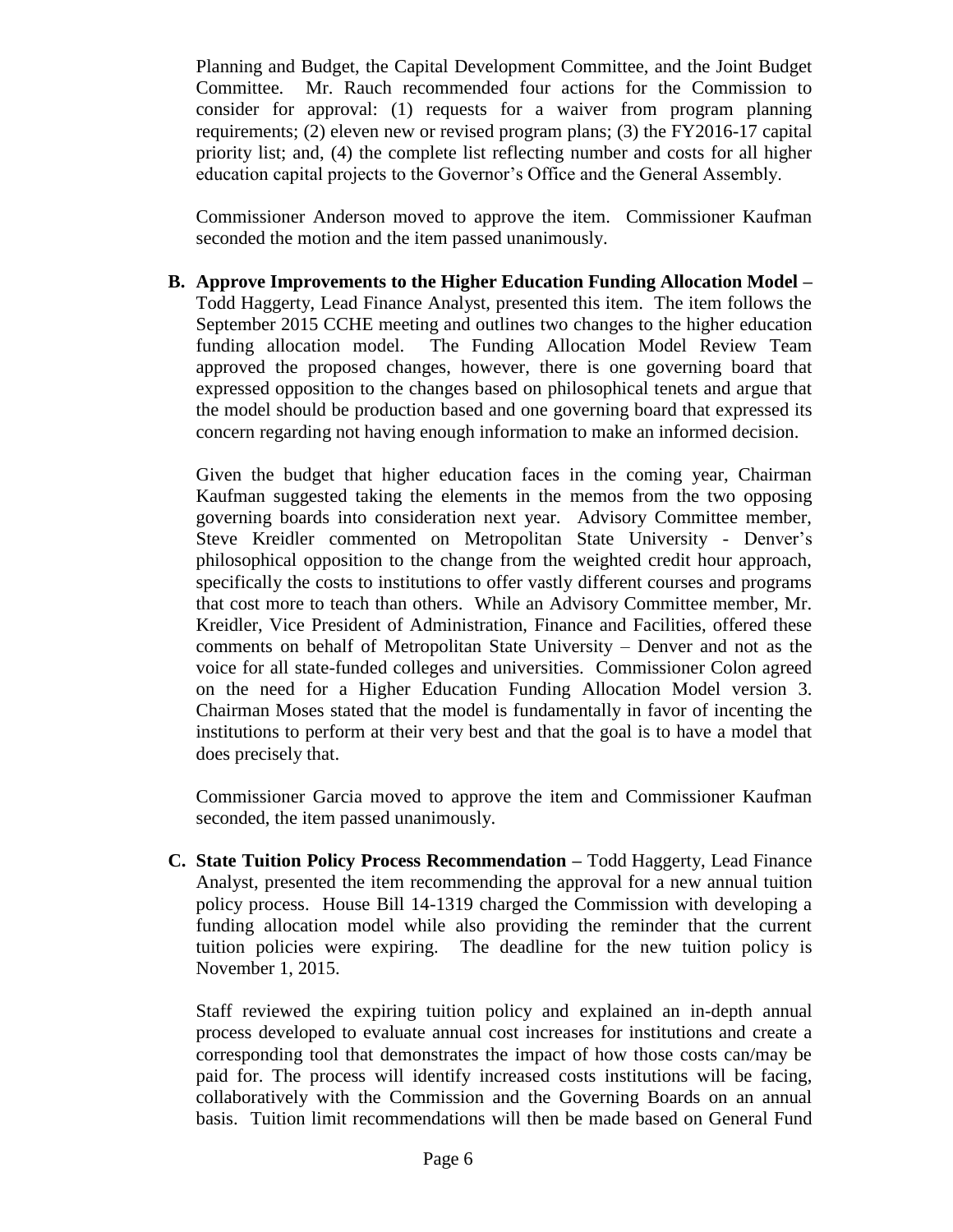investment. The Department will submit this information, and a corresponding tuition limit recommendation, in conjunction with the annual November budget request. In addition, Governing Boards would have the option for more flexibility through a tuition accountability plan process.

Several Commissioners were concerned that this item went beyond this particular recommendation. Mr. Haggerty reminded the Commission that this particular item is for the tuition policy process only not to the budget specific to FY2016-17. Lieutenant Governor Garcia reiterated that this process attempts to bring coherence to the policies. Before making a General Fund allocation, the Governor and the legislature approve a certain amount and then the Commission and Governing Boards work together to set limits and help inform policymakers about the link between General Fund investment and tuition growth.

Commissioner Anderson moved to approve and Commissioner Colon seconded the motion. The item passed unanimously.

**D. Approval of Fiscal Year 2016-17 General Fund Budget Request; General Fund Allocations and Tuition Recommendation –** Diane Duffy, Chief Financial Officer, Tonya Covarrubias, Lead Finance Analyst, Todd Haggerty, Lead Finance Analyst, and Andrew Rauch, Lead Finance Analyst presented this item to provide approval and guidance to staff for the implementation of the annual General Fund request, funding allocations to governing boards, and establish tuition recommendations for FY 2016-17.

Mr. Haggerty explained the varying governing board allocations given different funding scenarios: flat General Fund dollars, 5% increase, and 5% decrease. Because the final general fund allocation is not known at this time, staff sought approval from the Commission to implement the appropriate scenario once the budget number is known. Lieutenant Governor Garcia clarified that the first part of this item refers only to the General Fund allocation.

Commissioner Kaufman motioned to approve the General Fund budget request portion of the item and Commissioner Colon seconded. This section of the item passed unanimously.

Diane Duffy, Chief Financial Officer, presented the second portion of this item that addressed the tuition recommendation. Ms. Duffy discussed the higher education costs and the cost driver analysis. Mr. Haggerty explained the known costs to higher education and how those costs can be financed each year. Lieutenant Governor Garcia explained the previous 6% cap that was in place and the Financial Accountability Plan (FAP) process in place prior to that. Lieutenant Governor Garcia went on to explain that even though a cap existed, the IHEs exercised restraint because they were driven by competitive markets and an overarching effort to keep tuition affordable for the students. In most cases, governing boards weighed the needs of students prior to making a determination regarding tuition increases. Commissioner Kaufman expressed his concern regarding the scenario when the General Fund appropriation is flat or decreased from the previous year. Commissioner Kerr asked for clarification about a potential decrease in General Fund allocation and in that case, under the new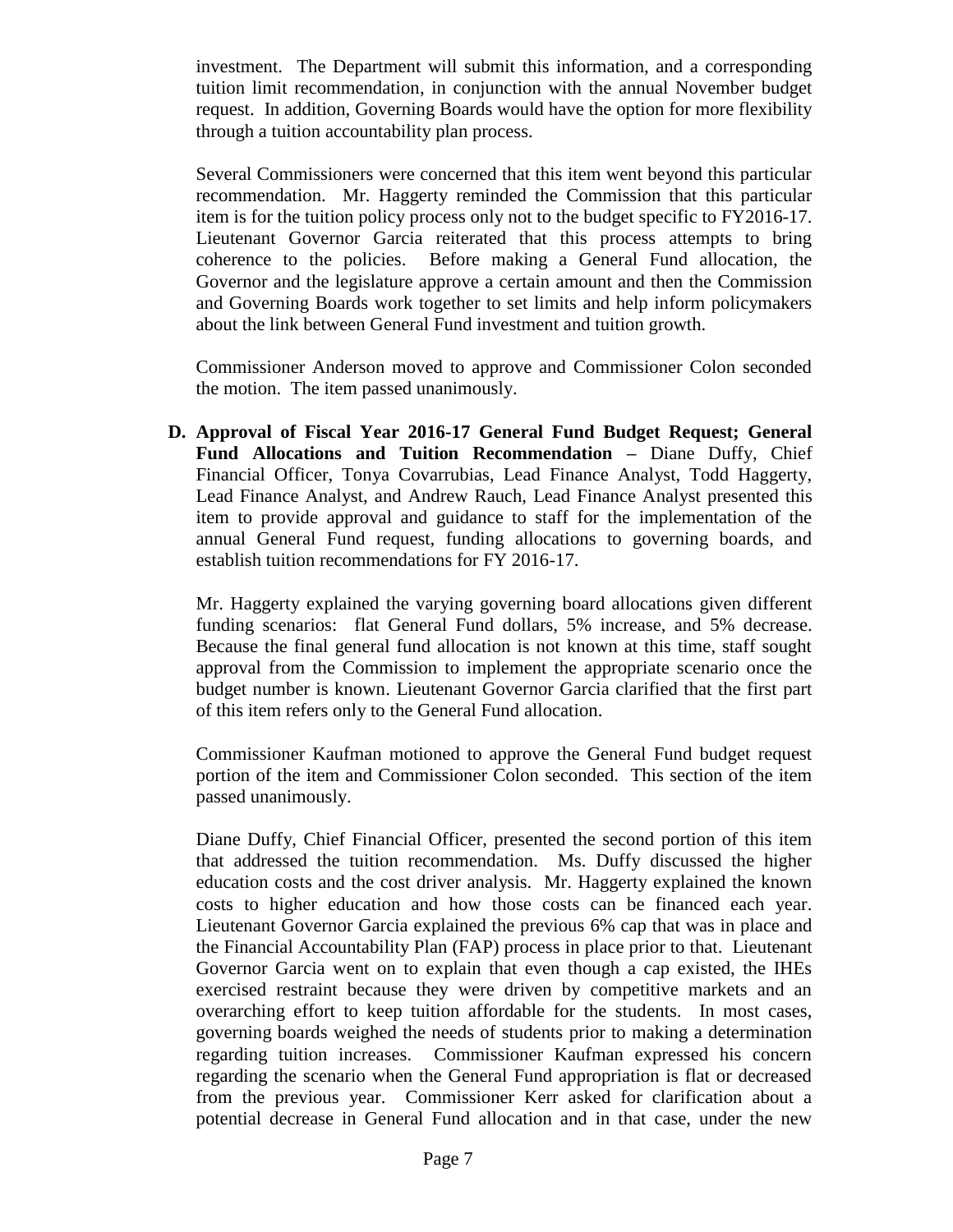tuition process, the institutional governing boards would consider and recommend the appropriate tuition increase. Commissioner Garcia added that her concerns go back to the role of the CCHE in that the Commission is charged with providing a statewide perspective and ensure affordability for students while balancing the financial health of the state supported institutions of higher education. She was concerned that families will not have the ability to plan for higher education under the scenario of a flat or decreased General Fund appropriation. She would like to see a cap on tuition increases. Commissioner Anderson countered the discussion with the reiteration of governing boards considering markets prior to tuition increases under all General Fund investment scenarios. He believes that the governing boards are conservative when it comes to tuition increases. He believes that imposing an arbitrary cap on what a governing board needs is counterproductive. His primary concern is the legislative interaction with the process. Mr. Anderson suggested having an annual staff report outlining the changes for Commissioner analysis and understanding. Commissioner Sandoval expressed her concern for the macro level changes at the top affecting the students and families exponentially. Ms. Sandoval said that often students will make the decision about which institution they attend is based upon the amount of tuition. Commissioner Sandoval suggested supplying guardrails for families and students like there are for the institutions, full flexibility is concerning. Commissioner Anderson stated that the flexibility is not necessarily insensitive to students and families. He stated that the governing boards need to do its job to allow families to make decisions and the governing boards have every incentive to keep tuition as low as possible. Commissioner Sandoval suggested that full flexibility could force some students to transfer due to increases. Chairman Moses stated his belief in the institutions and would like to see how they perform under this flexible model, with the realization that in one year, the CCHE gets to go through this again. Chairman Moses added that this is a way to explain to the legislature that when the investment in higher education is low, there are real consequences for families and students in Colorado. Commissioner Colon said that he wants predictability for families and students but appreciates the need for flexibility, though not full flexibility. He would support a tuition cap. He added that he believes the higher education system is operating as a  $20<sup>th</sup>$  Century system and not a  $21<sup>st</sup>$  Century one and would like the CCHE to work with the institutions to initiate evolution. Lieutenant Governor Garcia provided additional comments to reiterate that every legislator needs to have a clear understanding of the consequences in failing to fund higher education. Legislators need to understand that there are increasing costs and if there is no change or a decrease in the General Fund, students and families will pay more. Lieutenant Governor Garcia stated that he met with legislators recently and demonstrated, in real terms, those consequences. The public also needs to understand the consequences regarding cuts to higher education funding. Regardless of the institution, the governing boards know that raising tuition recklessly will reduce the revenue collected due to students going elsewhere.

Commissioner Kaufman moved to approve the item, Commissioner Colon seconded the motion. Chairman Moses asked for a roll call vote.

- Chairman Moses Aye
- Vice Chairman Colon No